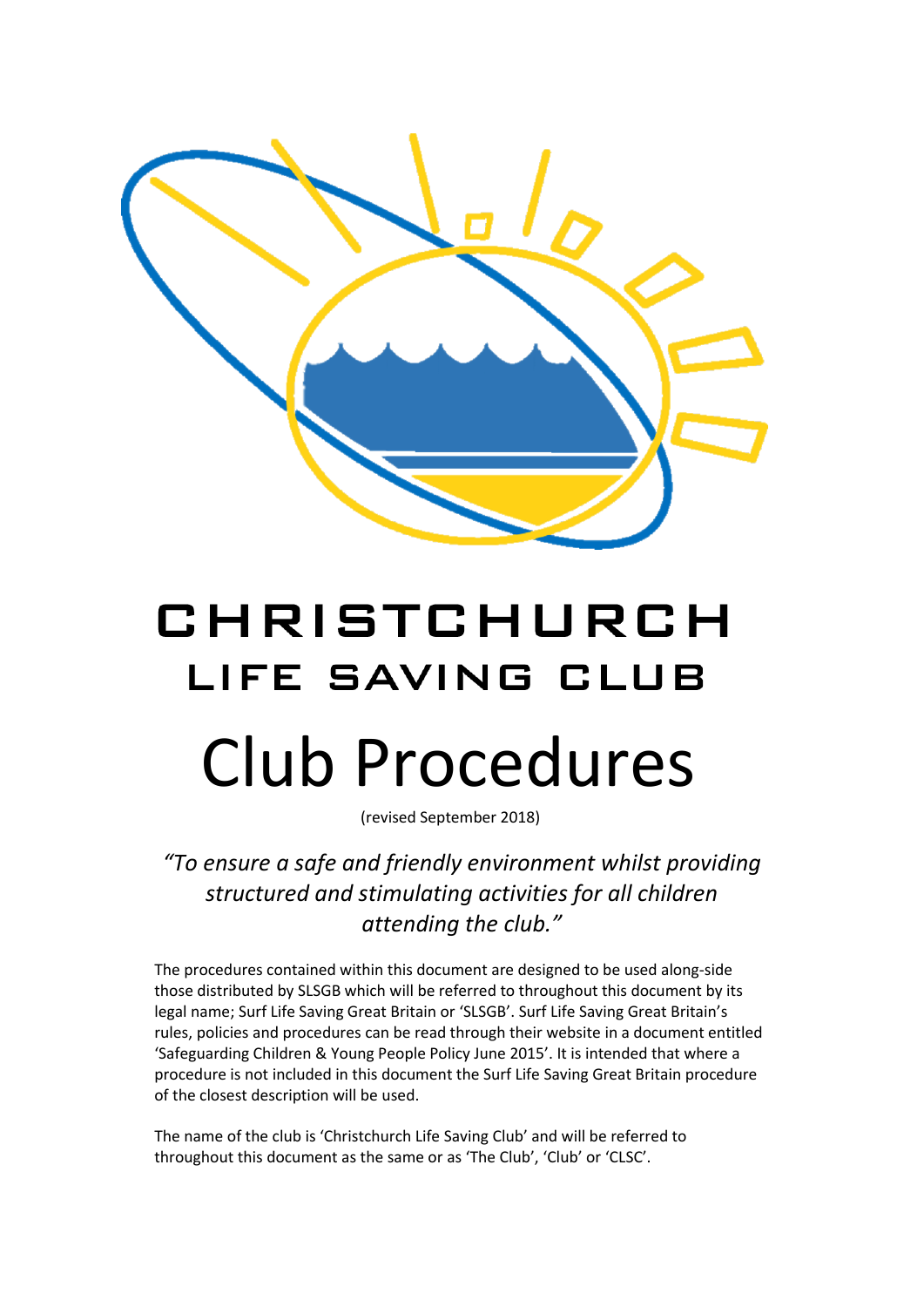### **Contents**

# <span id="page-1-0"></span>1. Scope of This Document

This document applies to all members, volunteers and parent helpers of Christchurch Life Saving Club without exception. It also applies to visitors and parents where applicable.

A child is defined as a person under the age of 18 years (The Children Act 1989).

The term 'Parent Helper' describes a parent who is present as additional safety cover or support to the Coach or Trainer taking the session. Duties of a parent helper may include organization of children at a session, setting up of equipment and helping in the kitchen.

A 'Coach' supports an individual through the process of achieving a specific personal or professional result through skill, fitness, tactical and psychological elements of performance development practices across one or more of the Surf Life Saving Sport disciplines.

A Lifeguard is an individual who is the holder of a current SLSGB Surf Life Saving Qualification as determined by the Risk Assessment.

It is not within the power of the Club Committee nor any other individual or group to override any aspect of this document. If the Club Committee wish to formerly amend this document, then they must follow the process stated in section (4) of the Club Constitution.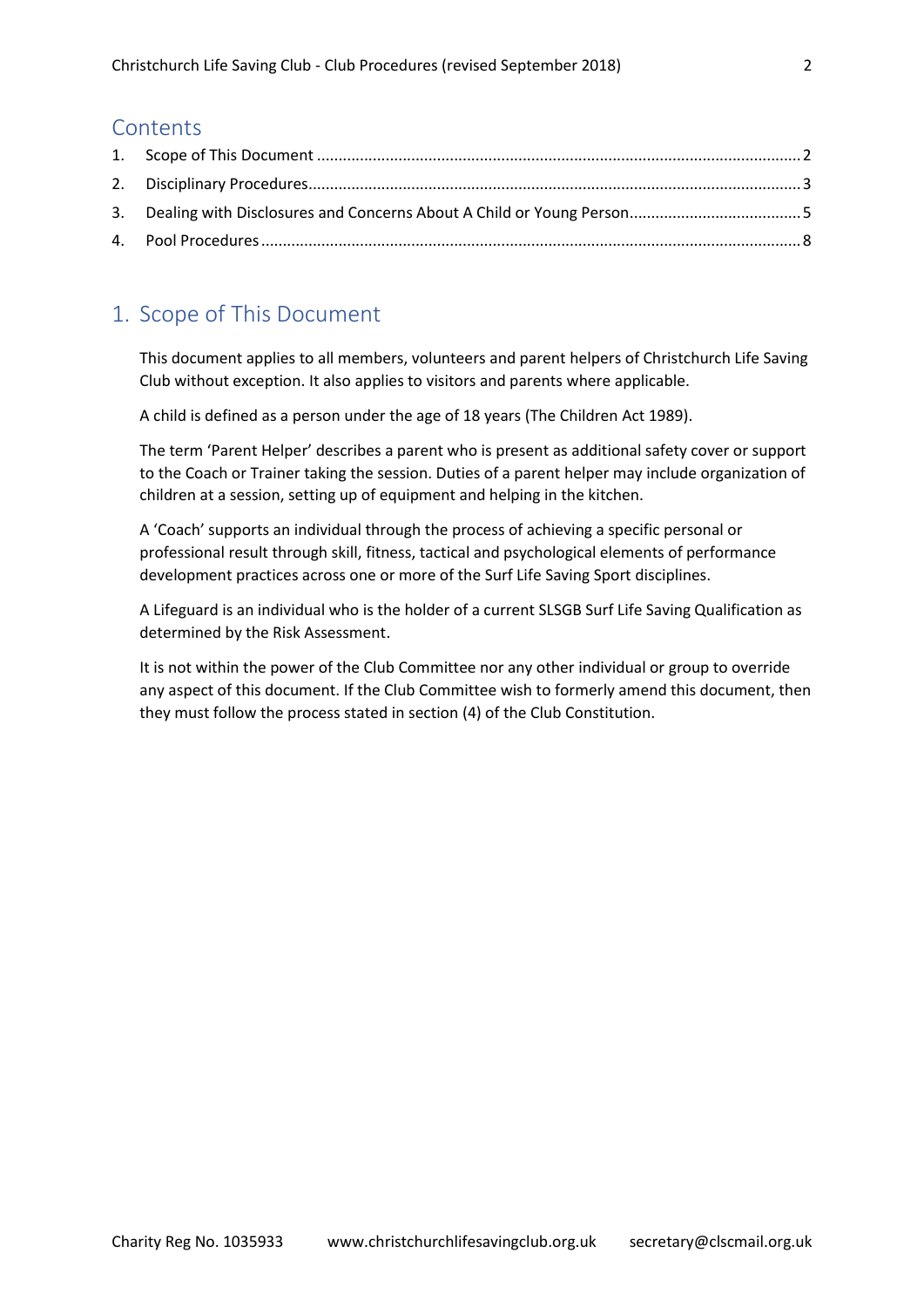## <span id="page-2-0"></span>2. Disciplinary Procedures

Any member having a grievance/concern shall first be directed to contact the Clubs Safeguarding Officer.

If the grievance is of a Child Protection or Safeguarding nature, then the Safeguarding Officer should follow the procedures laid out in section (3) of this document 'Dealing with Disclosures and Concerns About A Child or Young Person'.

If the grievance is not of a Safeguarding nature, then it will be placed before the Disciplinary Sub-Committee.

The Disciplinary Sub-Committee must consist of three members of the Club Committee, one of those members must be the Clubs Safeguarding Officer who shall be the Chair of the Sub-Committee. It is the responsibility of the Safeguarding Officer to ensure the up-most confidentiality throughout the disciplinary process.

The Disciplinary Sub-Committee will execute the following course of action when a case is referred to them:

a) The Disciplinary Sub-Committee shall convene within 21 days of the receipt of a complaint to:

- i. Decide if any alleged incident did or could
	- a. bring the Club into disrepute;
	- b. involve a breach of the 'Christchurch Life Saving Club Code of Conduct'.
- ii. Hear the complaint of a member.
- iii. Ascertain the nature of a grievance.

b) In the event of such a decision being affirmed by a majority of the Disciplinary Sub-Committee and in all cases of (a), or (b) at (i) the Chair of the Disciplinary Sub-Committee shall convene a meeting within a further 21 days giving all parties concerned at least 7 days' notice. All parties must be given the same length of notice. Such notice shall contain all relevant information including copies of documentary evidence.

c) Names of the members of the Disciplinary Sub-Committee are notified to all interested parties at least 14 in advance of the hearing. A member may challenge the impartiality of a member of the Sub-Committee, whereupon the Chair of the Disciplinary Sub-Committee will appoint a suitable replacement. If the impartiality of the Chair of the Disciplinary Sub-Committee is challenged the Chair of the committee will appoint a suitable replacement.

d) Nobody should contact, approach or otherwise attempt to influence or intimidate any Sub-Committee member or witness, and any breach of this rule will be reported to the Chair of the Committee, and may itself be a matter for disciplinary action.

e) Where a member of the Sub-Committee is themselves an alleged offender, the member shall be replaced by another member of the Club Committee as nominated by the disciplinary Sub-Committee Chair. In the case that the Safeguarding Officer themselves is an alleged offender the Clubs Chair will nominate a suitable replacement.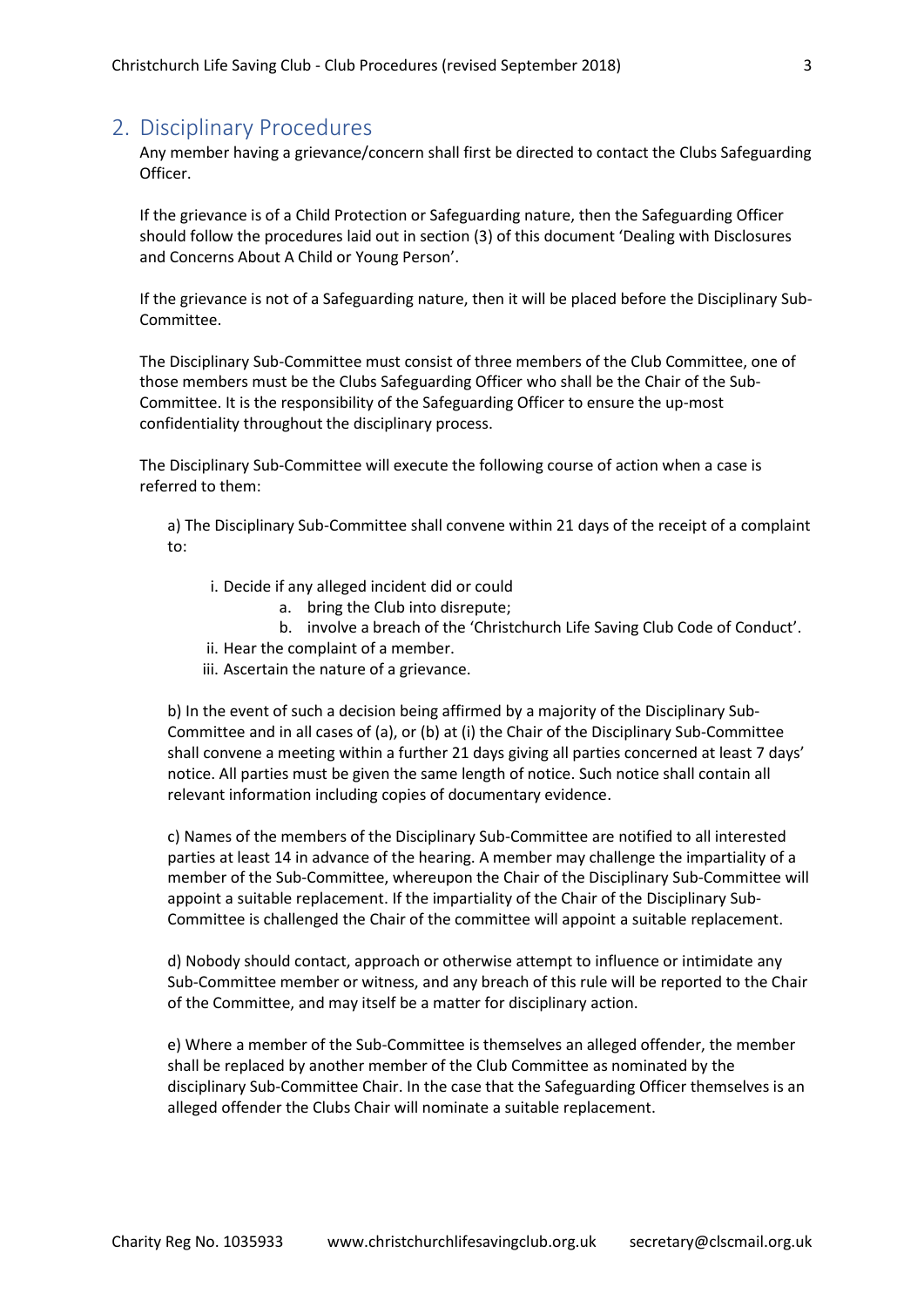f) In instances involving persons under the age of 18 years their parents are to be informed and may accompany the member. In any event, a Club member may bring with them a friend or family member who may speak on their behalf.

g) After hearing the evidence from all concerned including any statements or questions the involved parties may wish to make or ask, the Disciplinary Sub-Committee will inform the involved parties in writing within 1 hour of making their decision. If the case is proven the Disciplinary Sub-Committee may impose:

- i) A Warning.
- ii) A Reprimand.
- iii) Suspension from a specified competition, event or activity.
- iv) Suspension from membership of the Club for a specified time.
- v) Expulsion from the Club.

#### Appeals

There shall be the right of appeal against the findings of the Disciplinary Sub-Committee. Written notice of the appeal must be given to the Clubs Safeguarding Officer within 14 days of the disciplinary Sub-Committee informing the involved parties of their decision.

The appellant should provide a written statement of the appeal, indicating the grounds for same, together with any relevant documents.

An appeal shall be heard by an Appeals Panel which must consist of three members of the Club Committee. None of the members of Appeals Panel shall have or have had personal involvement with the appellant or the original investigation conducted by the Disciplinary Sub-Committee.

The Appeals Panel shall be appointed by the Club Committee. The Panel is to be convened within 28 days of the written notice being given. It shall convene at a date, time and place to be decided by Appeals Panel and then notified to all parties.

The Panel will advise all parties of the decision, in writing within 1 hour of it being reached.

The Panel may amend the decision of the Disciplinary Sub-Committee as it sees fit. The decision of the Appeals Panel hearing the appeal is final and there is no further right of appeal.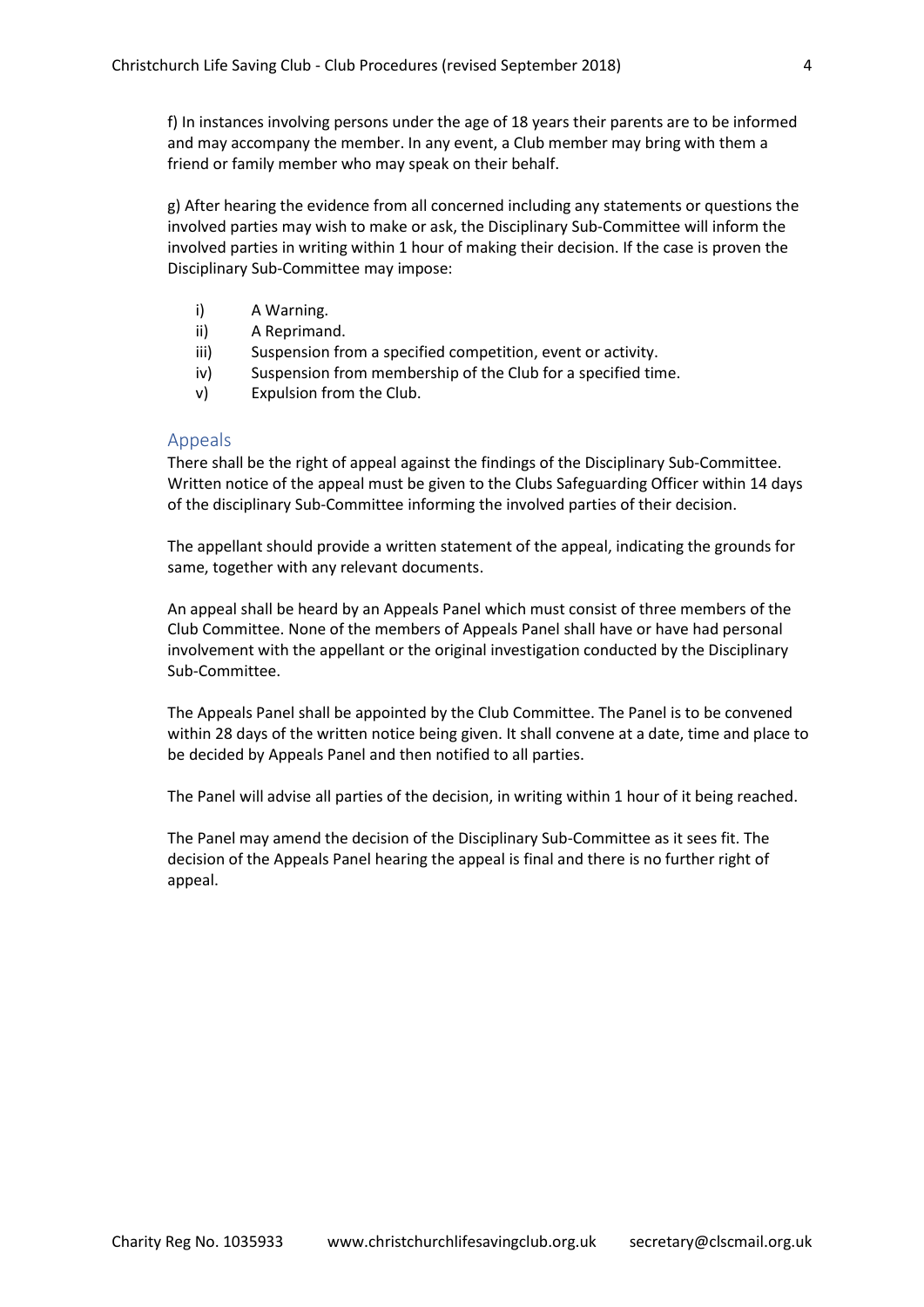<span id="page-4-0"></span>3. Dealing with Disclosures and Concerns About A Child or Young Person

If anyone in any way associated with Christchurch Life Saving Club or Surf Life Saving Great Britain has a concern of any description about a child, they must follow the below procedure if they believe the cause of the concern has arisen from within Surf Lifesaving:

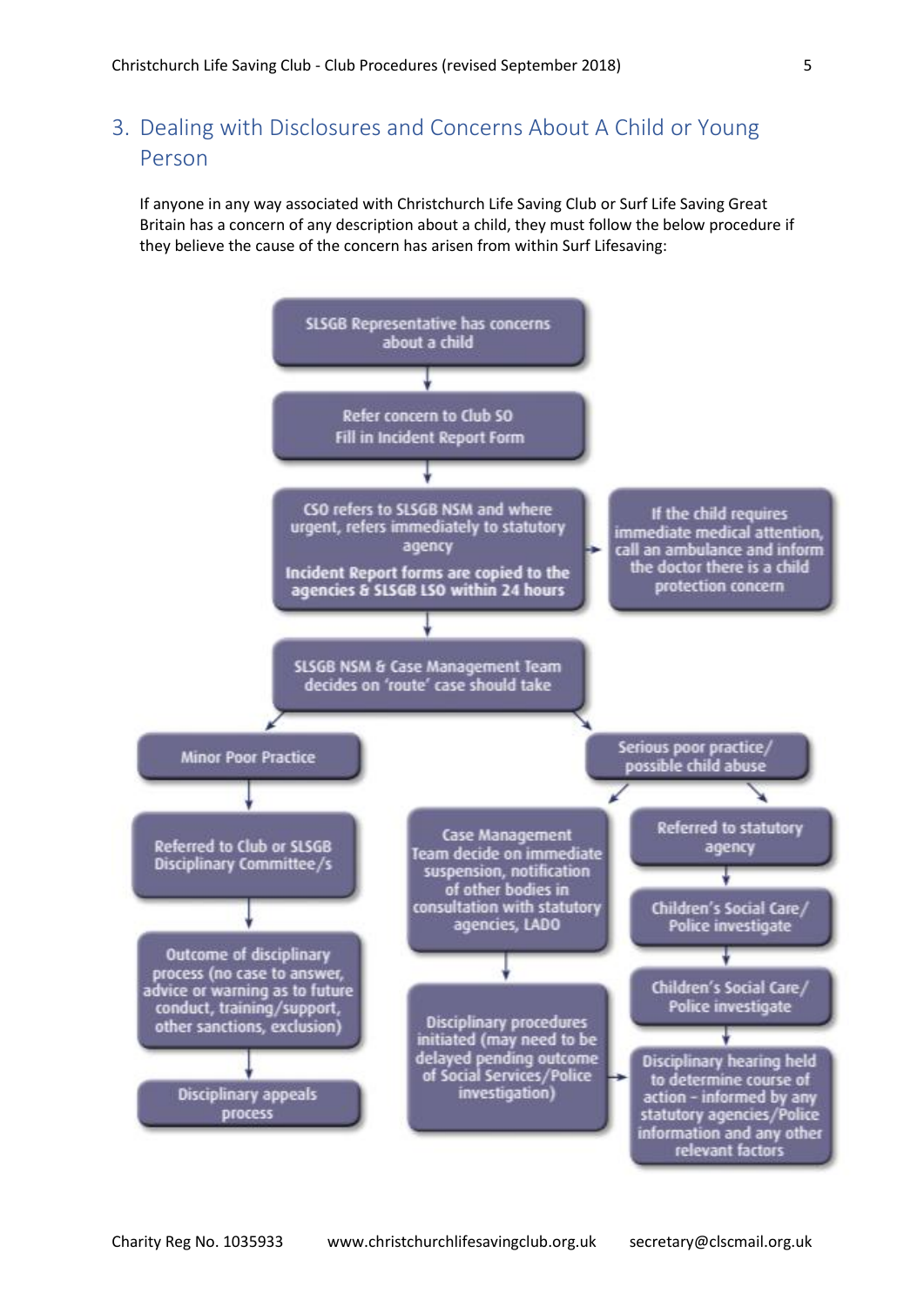If anyone in any way associated with Christchurch Life Saving Club or Surf Life Saving Great Britain has any form of concern of any description about a child, they must follow the below procedure if they believe the cause of the concern has arisen from outside of Surf Lifesaving:

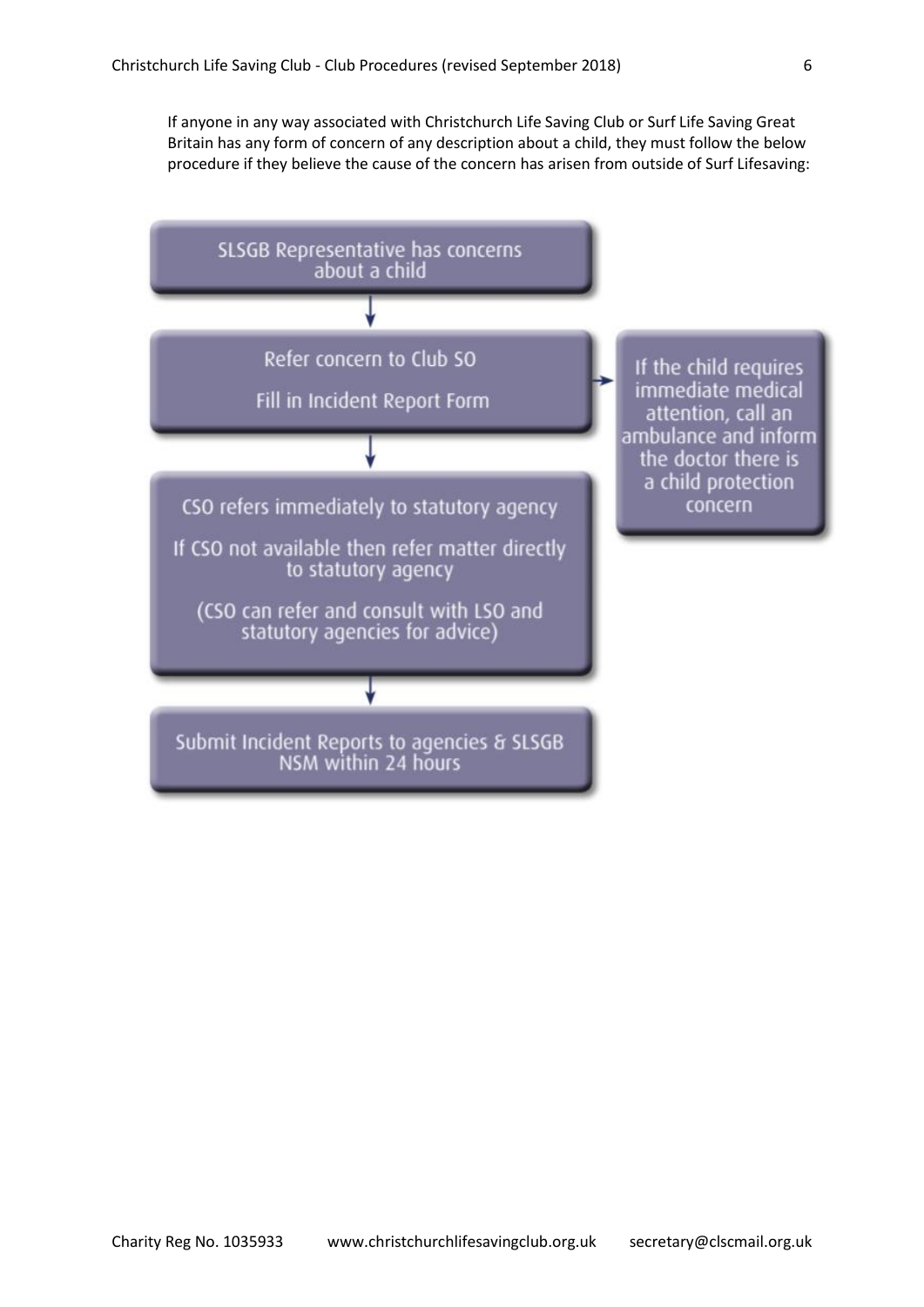Following a disclosure remember the 5r's

#### Receive:

- Listen sympathetically and with an open mind
- Stay calm, conveying this through word and action
- Never promise confidentiality, only discretion. It is important that the child understands from the outset that if they choose to disclose information that indicates actual or potential harm to themselves or others, then certain actions will need to be taken. If necessary, pause a child before he/she has begun what you anticipate might be a disclosure and remind them
- Allow the child to talk and fully finish what they need to say. Let them tell you what they want and no more
- Do not ask any leading questions

#### Respond:

- Where necessary clarify what has been said
- Ensure that you have a full understanding of the facts as related by the child, perhaps by reporting back to the child for his/her confirmation
- Never ask leading questions
- When the child has finished, make sure they feel secure. Explain what you will do next and (where appropriate) the referral process
- Action must be taken immediately if the child is in imminent danger

#### Reassure:

- Acknowledge their courage in talking to you and reassure them that what they have said will be taken seriously
- Remind them that the abuse is not their fault
- Reassure them but do not promise what you may not be able to deliver

#### Record:

- Record as much as you can remember as soon as possible (preferably immediately) afterwards, using the child's own words as far as possible. Include who was present and the date, time and location of the incident or disclosure
- Complete an incident report form (in Appendix 12 of Surf Life Saving Great Britain's policy document) and send to Surf Life Saving Great Britain's National Safeguarding Manager

#### Report:

Refer the matter within 24 hours or sooner and immediately if any child is in danger to Surf Life Saving Great Britain's National Safeguarding Manager.